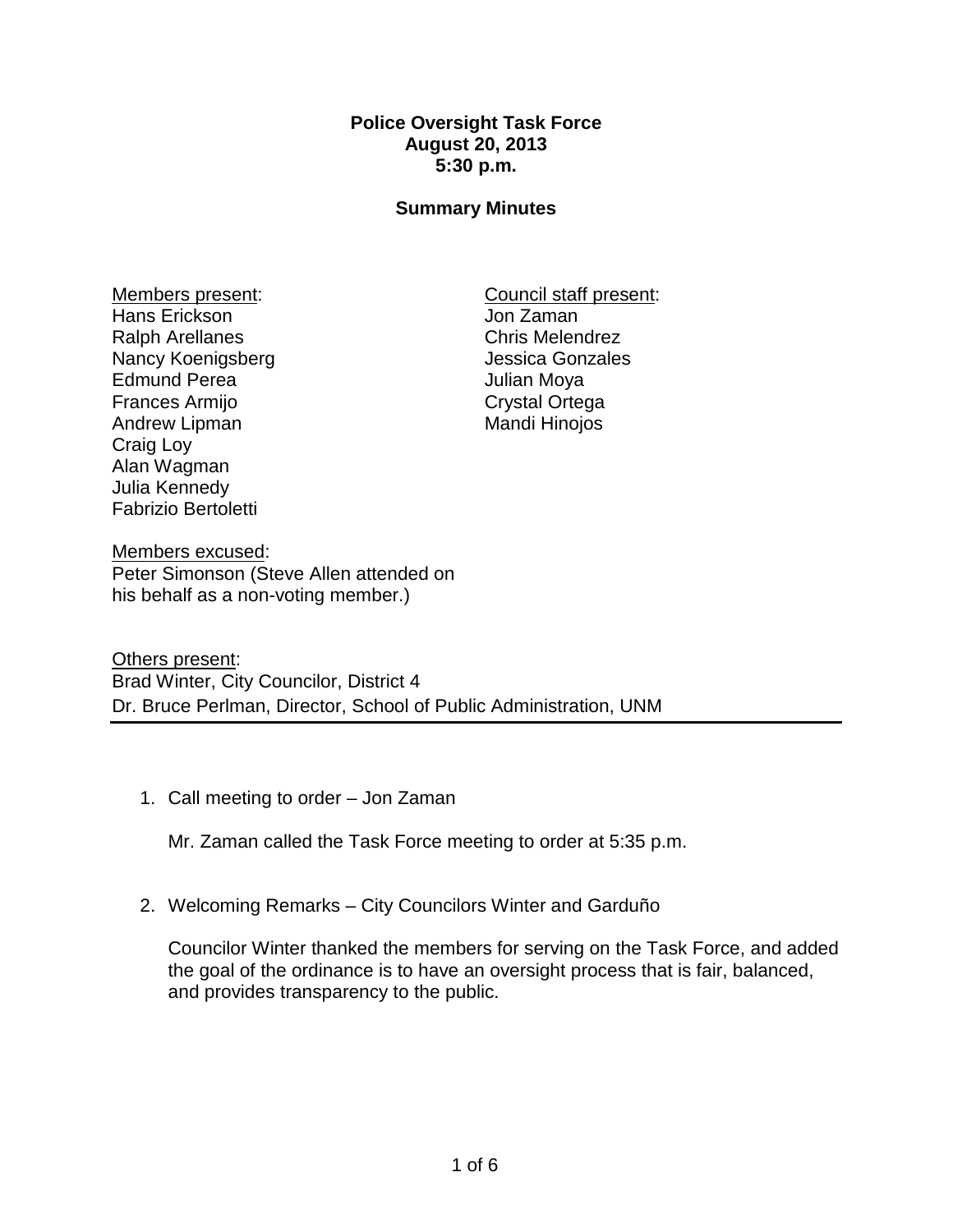3. Selection of Chair and Vice Chair.

After a series of votes, Andrew Lipman was appointed Chair by a vote of 6 to 5.

For: Arellanes, Erickson, Koenigsberg, Lipman, Simonson, and Wagman (Mr. Simonson voted via teleconference) Against: Armijo, Bertoletti, Kennedy, Loy, and Perea

Hans Erickson was appointed Vice Chair by a vote of 5 to 4.

For: Armijo, Bertoletti, Erickson, Kennedy, and Loy Against: Arellanes, Koenigsberg, Perea, and Wagman Excused: Simonson Recused: Lipman

4. Public Comment:

Art Tannenbaum addressed the Task Force regarding the POC needing to have a good relationship with the community and law enforcement, along with required training. He added the POC should be fair and independent.

Silvio Dell 'Angela addressed the Task Force regarding the current POC not providing accountability and transparency.

Dr. Harold Bailey, Ph.D. addressed the Task Force regarding not having Africans, Asians, and Native Americans represented on the Task Force.

Kenneth Ellis addressed the Task Force regarding having Police accountability.

Andres Valdez addressed the Task Force regarding the selection process of the Task Force members.

Karen Café addressed the Task Force regarding not having a youth advocate represented on the Task Force, and required training for members on the POC.

Chair Lipman stated the process of the Task Force will be fair and balanced, and encouraged the public to attend and participate in all the meetings. He added the goal of the Trask Force is to build a better community.

5. Task Force Responsibility – Jon Zaman

Mr. Zaman reported the Task Force is to review the history and evolution of the existing police oversight system by reviewing the results and recommendations of: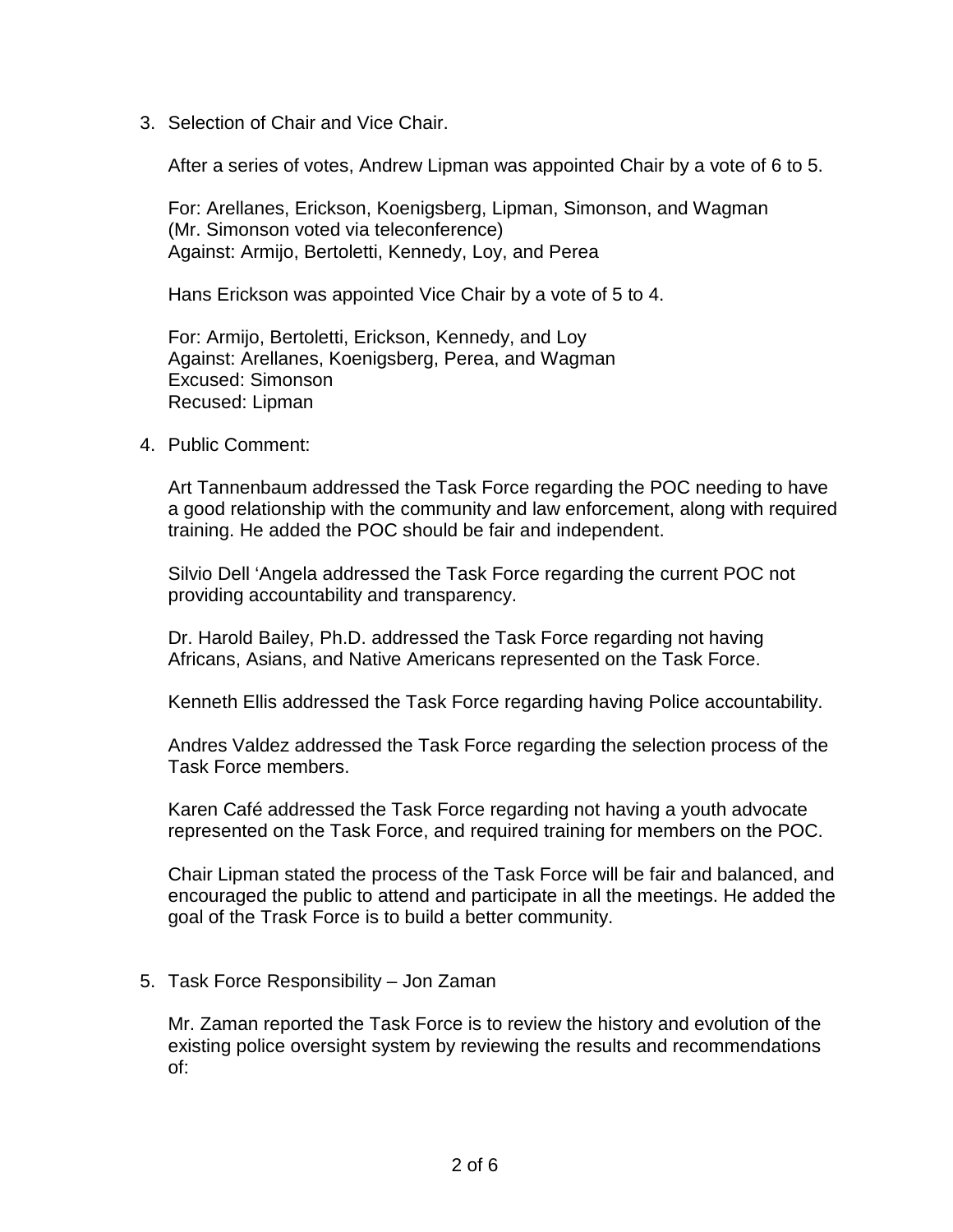1997 Walker/Luna study 2006 MGT study 2011 MGT study

The UNM School of Public Administration is currently preparing summaries of and a presentation on all of these reports for the Task Force. It may also be possible to bring in MGT or the original authors of the Walker/Luna report for a presentation and questions and answers.

The Task Force will need to develop a thorough understanding of the existing police oversight system and best practices and oversight models from other cities. Per R-13-143, the Task Force is to receive briefings and presentations from subject matter experts, which might include presentations by:

Members of the existing Police Oversight Commission

The City's existing Independent Review Officer

National experts in the field of police oversight, including specialists from the National League of Cities or the Municipal League

Other subject matter experts suggested by the Task Force

The Task Force will need to hold at least three Town Hall meetings, and, as suggested by the UNM School of Public Administration, a virtual meeting, to hear comments or suggestions for improving the oversight process from members of the public.

The Task Force will need to provide the City Council with its recommendations for improving the police oversight process by the end of December 2013.

And finally, the Task Force will hold its meetings in compliance with the State Open Meetings Act. Mr. Melendrez, the City Council's staff attorney, gave a brief presentation on the Open Meetings Act and its application to the Task Force.

## 6. Open Meetings Act Resolution – R-1-2013 - Chris Melendrez

Mr. Melendrez reported the Police Oversight Task Force is subject to the State Open Meetings Act, commonly referred to as OMA. A copy of the Open Meetings Act was provided and he encouraged the Task Force to review it and contact him with any questions. He added that the Attorney General has an OMA guide available on its website which is very helpful to understanding the law.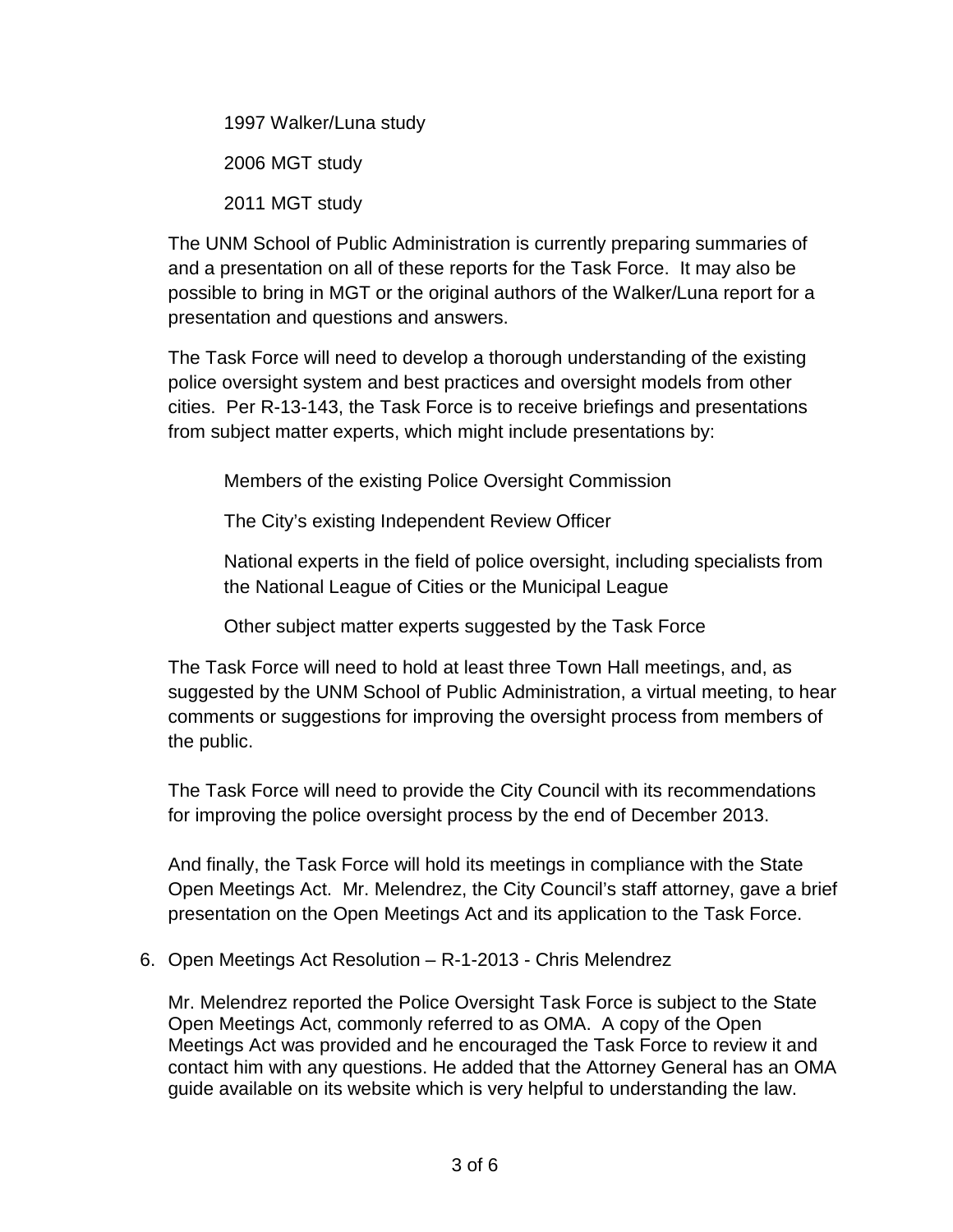OMA is a state law often referred to as a "sunshine law," which generally requires that public business be conducted in public view. He noted there are some exceptions for when a meeting may be closed to the public but none apply to this task force.

All of the meetings of a quorum of the Task Force will be considered public meetings and the public is encouraged to attend and listen. Task Force members should avoid discussing Task Force business with a quorum of members outside of these public meetings, whether you are all gathered in the same place or emailing or calling one another on the same matters.

OMA requires that all public meetings be published, and that any agendas also be provided at least 72 hours in advance. It also requires this Task Force to adopt an open meetings resolution that describes the type of "reasonable" notice it intends to provide for its meetings.

An open meetings resolution was provided to the Task Force by Council Staff for adoption.

The OMA resolution proposed that the Task Force's public forums be noticed to the public as far in advance as possible, but no less than ten days in advance. It also proposed that the Task Force's regular meetings be noticed at least ten days in advance. As previously noted, any meeting agendas would need to be made available to the public at least 72 hours in advance.

Pursuant to OMA, minutes of these meetings will be taken in the form of an audio recording, and these can be transcribed if necessary. Both the recordings and any transcriptions are public records subject to inspection. The Task Force would need to act to approve the draft minutes at its next meeting. The minutes are public records even in their draft form.

Mr. Bertoletti asked about a rolling quorum. Mr. Melendrez gave an example of how a rolling quorum may occur through phone communications among task force members and stated it is a violation of OMA.

Motion by Mr. Arellanes to approve R-1-2013, seconded by Ms. Armijo. The motion carried unanimously.

7. UNM's School of Public Administration (SPA) – Bruce Perlman

Dr. Perlman reported the School of Public Administration will provide staff assistance to the City Council and the Task Force with regards to general public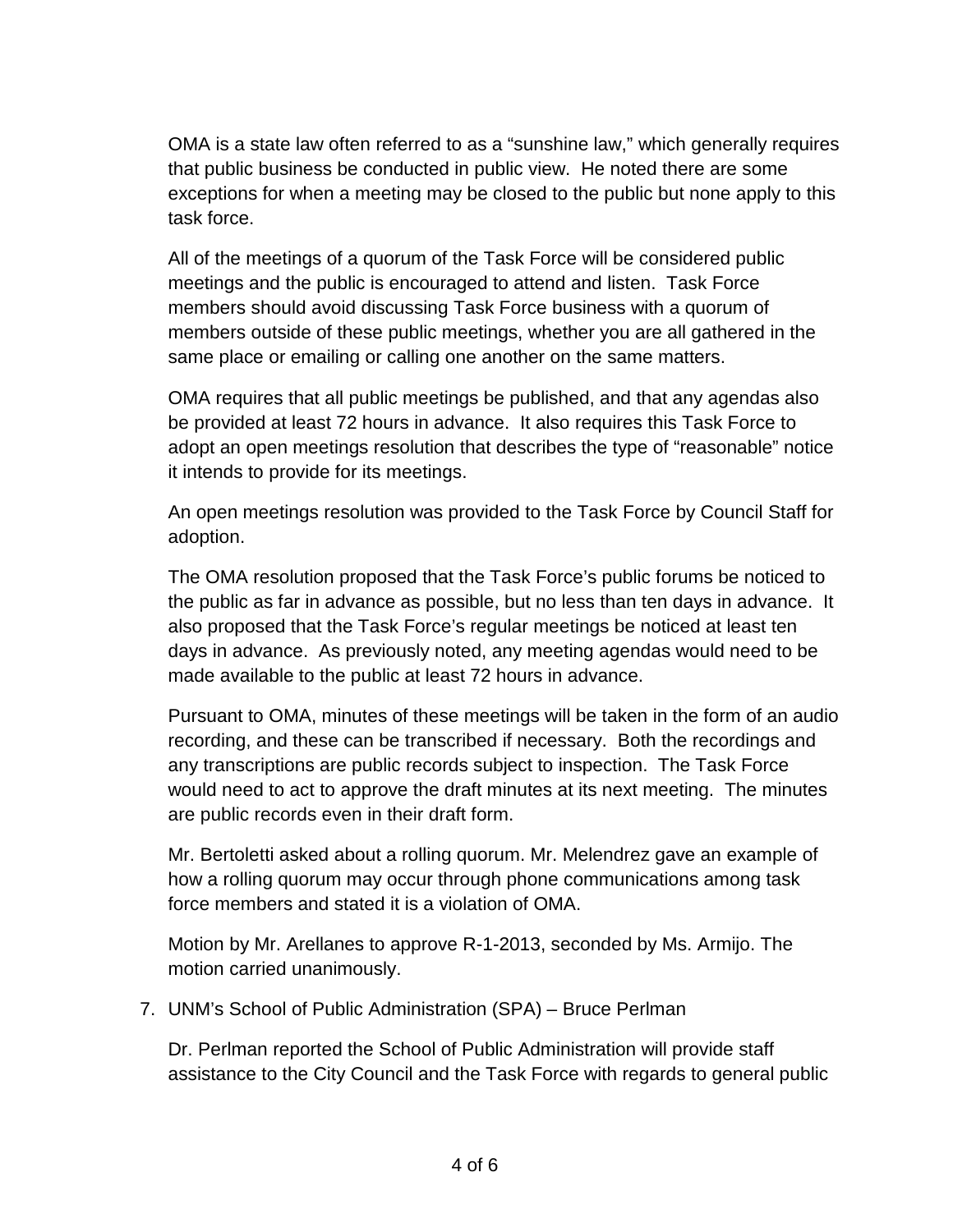policy research, program evaluation, synopsis and summary to important documents, and drafting of the final report.

Mr. Lipman and Mr. Perea asked Council Staff to prepare a draft mission statement of the Task Force. Mr. Zaman responded that he would work with the Chairman in doing so and present it at the next Task Force meeting.

8. Schedule three public forums – Jessica Gonzales and Julian Moya

After some discussion regarding the availability of Task Force members, Mr. Lipman announced the following public forums:

- Tuesday, September 3, 2013, at 5:30 p.m. at the North Valley Senior **Center**
- Tuesday, September 17, 2013 at 5:30 p.m. at the West Mesa Community **Center**
- Thursday, October 17, 2013, location to be determined
- Scheduling a fourth public forum on a Wednesday at a quadrant not represented
- Scheduling a virtual town hall meeting.

Mr. Bertoletti asked for the media and neighborhood associations to be given notice of the public forums. Ms. Gonzales responded that notification was given to the media through a press release and notice was given to the neighborhood associations by the City Council Policy Analysts.

Ms. Koenigsberg asked about the virtual town hall meeting. Dr. Perlman responded the virtual town hall meeting would be conducted through teleconference and a discussion board. Mr. Lipman asked for a description of the discussion board. Dr. Perlman responded he would work on that.

9. Schedule next meeting.

Mr. Lipman asked if the final report of the Task Force could be extended. Mr. Zaman responded the extension of the final report requires City Council approval, but it would be possible.

Mr. Lipman announced the next meeting of the Task Force on Tuesday, September 10, 2013 at 5:30 to 7:00 p.m. in the Council Committee Room with the following items to be on the agenda: